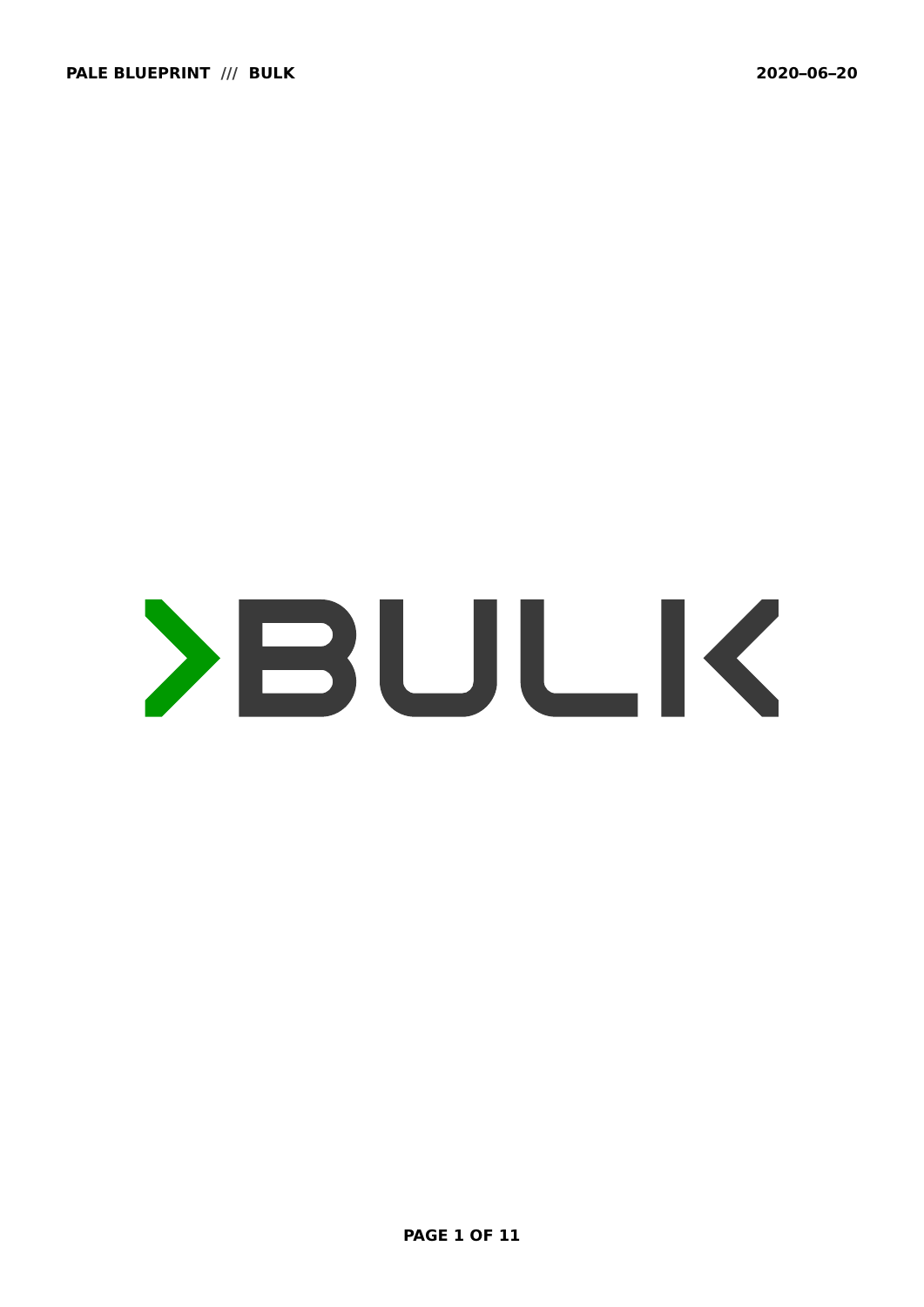# **Simulation and management program for societies.**

Dunstan Becht



Bulk is the second part of the Pale Blueprint initiative. It aims to create a test platform for societies designed on the principles enunciated in Entropy Economy System. [A.1](#page-10-0) It is therefore preferable to read the first project before. This document is a non-exhaustive presentation of the aspects and functionalities of the program. It marks the release of the version 0.8.0 and the beginning of the alpha phase in the release life cycle.

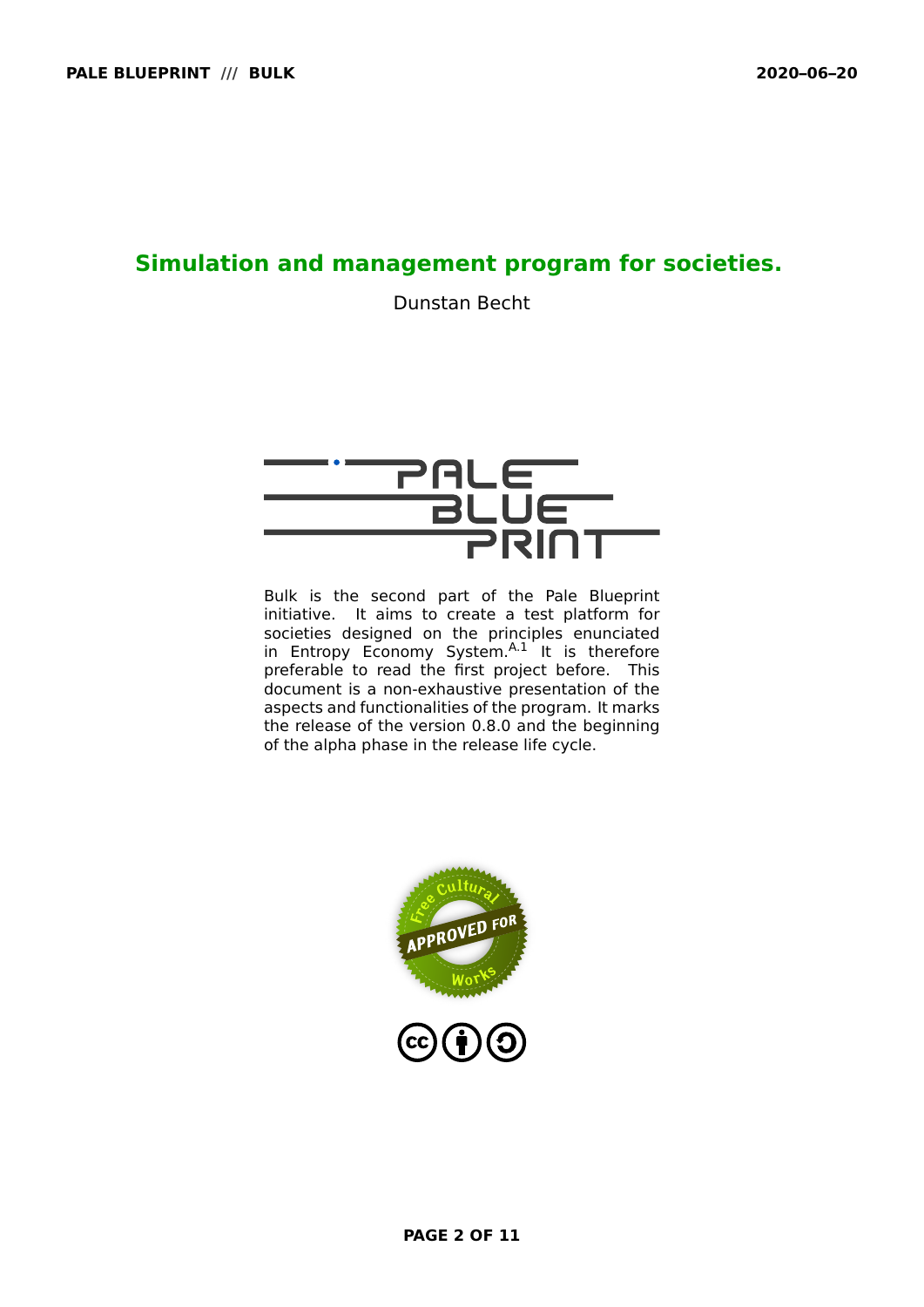# <span id="page-2-0"></span>**Contents**

| 1 A web application                                                                                                                                                                                                                                  | 4<br>$\overline{4}$ |
|------------------------------------------------------------------------------------------------------------------------------------------------------------------------------------------------------------------------------------------------------|---------------------|
| 2 Models<br>2.1 Relational database entitled and contact the contract of the contract of the contract of the contract of the contract of the contract of the contract of the contract of the contract of the contract of the contract of t           | 5                   |
| 3 Views                                                                                                                                                                                                                                              | 8                   |
| <b>4 Controllers</b>                                                                                                                                                                                                                                 | 9<br>10             |
| <b>A</b> References<br>A.1 Entropy Economy System (and all and all and all and all and all and all and all and all and all and all and all and all and all and the metal and all and all and all and all and all and all and all and all and all and | 11                  |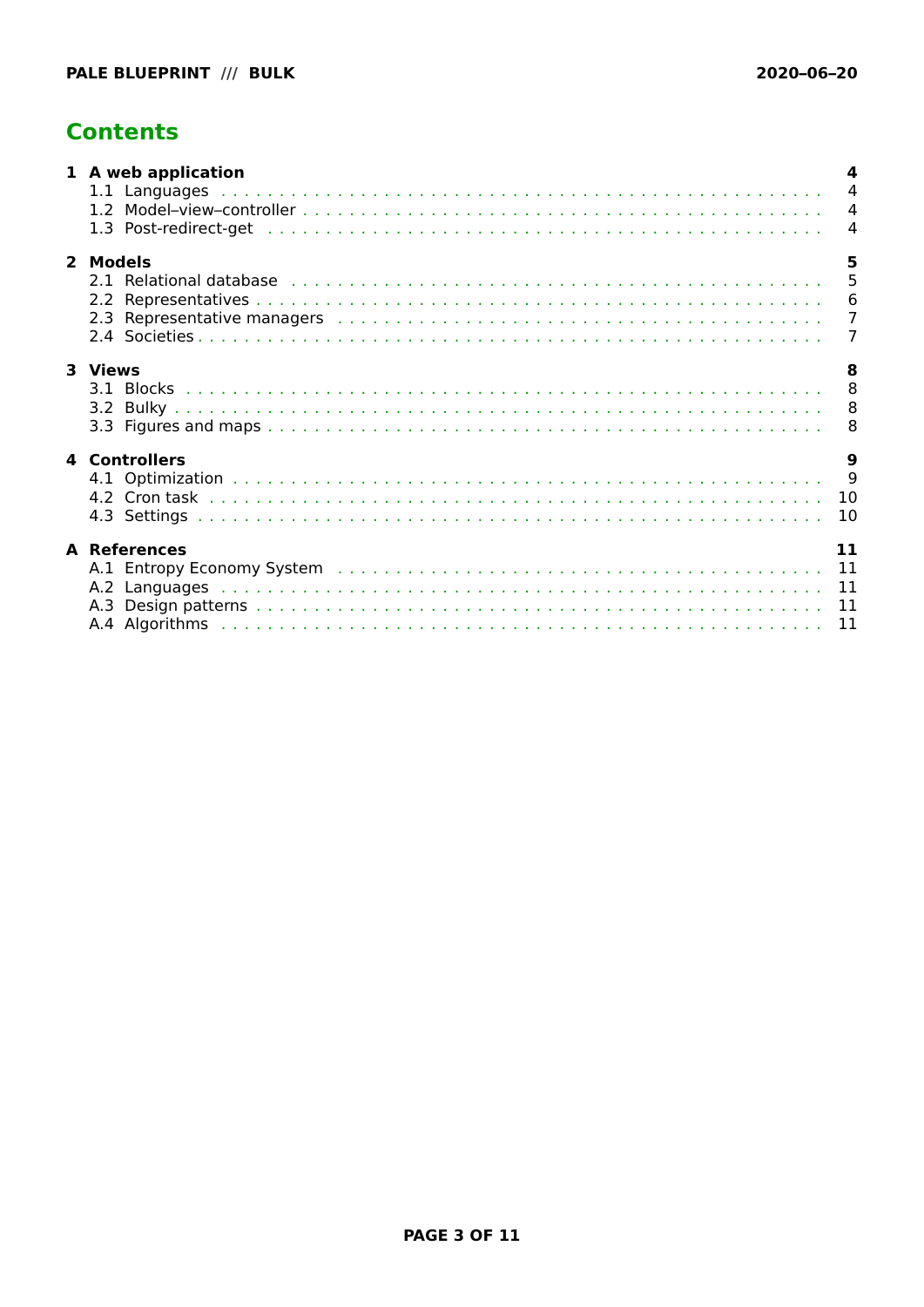# <span id="page-3-0"></span>**1 A web application**

The current objectives in the development of the Bulk are the following functionalities:

- **•** Simulate the economic activity of a population, and therefore energy exchanges and losses <sup>[A.1](#page-10-0)</sup>.
- **•** Compare different models of societies according to their organizations and operating rules.
- **•** Allow immersion in the modeled society via an interface that would be that of a citizen.

A web application was seen as the way to meet these different needs. It was essential to make the interface easy to access, which is the case today. The Bulk is hosted at the following URL address:

~ <https://bulk.paleblueprint.org>

#### <span id="page-3-1"></span>**1.1 Languages**

The Bulk is developed with the following languages:

- **•** PHP [A.2.1](#page-10-5)
- **•** MySQL [A.2.2](#page-10-6)
- **•** HTML5 [A.2.3](#page-10-7)
- **•** CSS3 [A.2.3](#page-10-7)
- **•** JavaScript [A.2.3](#page-10-7)

### <span id="page-3-2"></span>**1.2 Model–view–controller**

A MVC architecture  $A.3.1$  is used. URL addresses are built on the following pattern: https://bulk.paleblueprint.org/controller/action/parameters

It is possible to navigate between 5 controllers:

- **•** [home](https://bulk.paleblueprint.org/home)
- **•** [interface](https://bulk.paleblueprint.org/interface)
- **•** [overview](https://bulk.paleblueprint.org/overview)
- **•** [information](https://bulk.paleblueprint.org/information)
- **•** [settings](https://bulk.paleblueprint.org/settings)

# <span id="page-3-3"></span>**1.3 Post-redirect-get**

Placed at the root, the file index.php sets up the method post-redirect-get: [A.3.2](#page-10-9)

```
index.php
if (count($_POST)>0) {
  foreach ($_POST as $key => $value){
    $_SESSION[$key] = htmlspecialchars($value);
  }
 header("HTTP/1.1 303 See Other");
  header("Location: https://$_SERVER[HTTP_HOST]$_SERVER[REQUEST_URI]");
 die();
}
```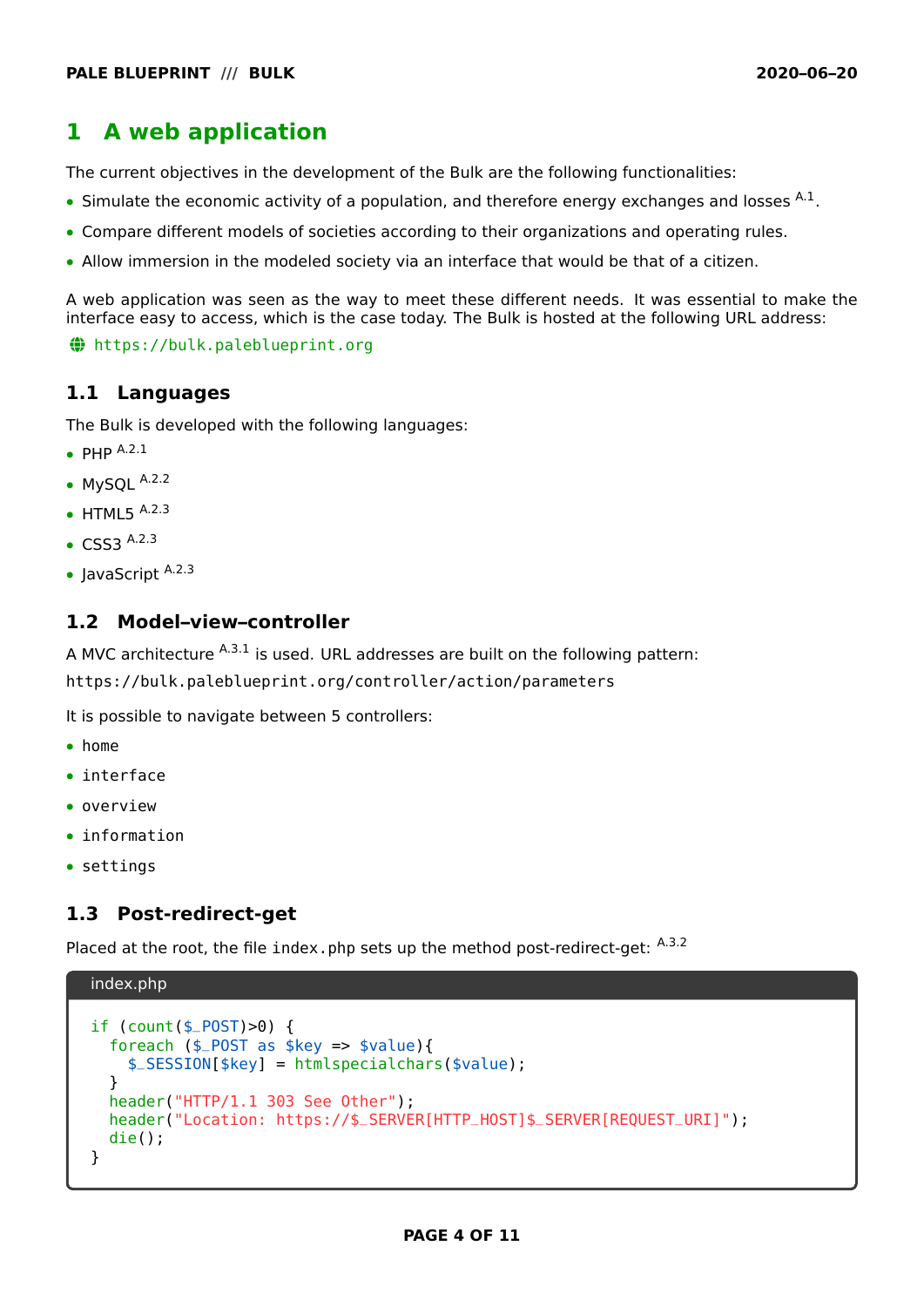# <span id="page-4-0"></span>**2 Models**

The data managed and used by the Bulk mainly consists of the objects introduced in section 3 of the Entropy Economy System report [A.1](#page-10-0) **(**EΛ, SΛ, PΛ, CΛ, TΛ, RΛ, LΛ**)**.

# <span id="page-4-1"></span>**2.1 Relational database**

The Bulk uses a database containing the following relations. Primary keys are underlined and arrows indicate to which column a foreign key refers.

| $\bullet$ energy                          | $(3.1.1)^{A.1}$                     |
|-------------------------------------------|-------------------------------------|
| o id (INT)                                |                                     |
| ∘ name (STR)                              |                                     |
| $\bullet$ system                          | $(3.2.1)^{A.1}$                     |
| $\circ$ <u>id</u> (INT)                   |                                     |
| • name (STR)                              |                                     |
| • password (STR)                          |                                     |
| $\bullet$ position                        | $A.1^{A.1}$                         |
| ∘ system→system(id) (INT)                 |                                     |
| o dimension (INT)                         |                                     |
| • value (INT)                             |                                     |
| $\bullet$ capacity                        | $A.1^{A.1}$                         |
| ∘ system→system(id) (INT)                 |                                     |
| ∘ energy→energy(id) (INT)                 |                                     |
| ∘ quantity (INT)                          |                                     |
| $\bullet$ tree                            | $(3.2.1)^{A.1}$                     |
| • parent→system(id) (INT)                 |                                     |
| ∘ <u>descendant</u> →system(id) (INT)     |                                     |
| $\bullet$ pointer                         | $(3.3.2)^{A.1}$                     |
| ∘ quantity (INT)                          |                                     |
| ∘ energy→energy(id) (INT)                 |                                     |
| ∘ storer→system(id) (INT)                 |                                     |
| ∘ <u>owner</u> →system(id) (INT)          |                                     |
| $\bullet$ channel                         | $(3.4.2)^{A.1}$ and $(3.5.2)^{A.1}$ |
| $\circ$ id (INT)                          |                                     |
| • sender→system(id) (INT)                 |                                     |
| • receiver $\rightarrow$ system(id) (INT) |                                     |
| • input $\rightarrow$ energy(id) (INT)    |                                     |
| • output $\rightarrow$ energy(id) (INT)   |                                     |
| • efficiency (FLOAT)                      |                                     |
| o power (INT)                             |                                     |
| • delay (INT)                             |                                     |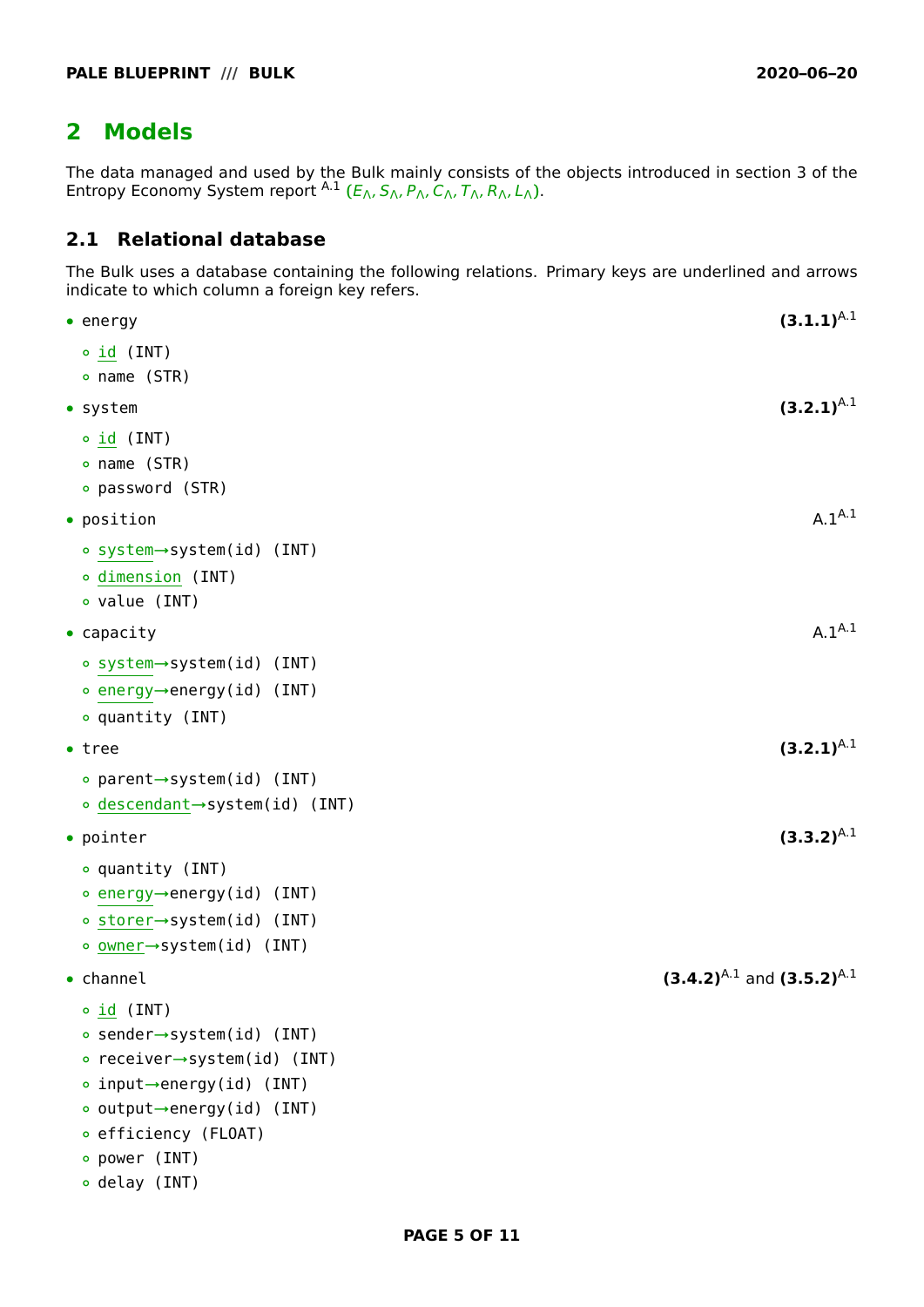- **•** register **(3.6.2)**[A.1](#page-10-0)
	- **◦** id (INT)
	- **◦** channel**→**channel(id)
	- **◦** start (INT)
	- **◦** end (INT)
	- **◦** power (INT)
- **•** monitor 4.3[A.1](#page-10-0)
	- **◦** id (INT)
	- **◦** channel**→**channel(id)
	- **◦** start (INT)
	- **◦** end (INT)
	- **◦** power (INT)

# <span id="page-5-0"></span>**2.2 Representatives**

Data is represented by instances of classes inheriting from the class Representative.

#### Representative.php

```
abstract class Representative {
 // Hydrate:
 public function hydrate(array $data) {
    foreach ($data as $key => $value) {
      $method = "set".ucfirst($key);
      if (method_exists($this, $method)) {
        $this->$method($value);
      } else {
        throw new \Exception("No attribute ".$key." in ".static::class);
      }
    }
 }
 // Construct:
 public function __construct(array $data) {
    $this->hydrate($data);
 }
 // Display:
 public function display() {
    $lines = array();
    foreach (get_object_vars($this) as $key => $value) {
      if (is_array($value)) {
        $value = "[".join(", ", $value)."]";
      }
      array_push($lines, ucfirst($key).": ".$value);
    }
    return join("<br/>>br>", $lines);
 }
}
```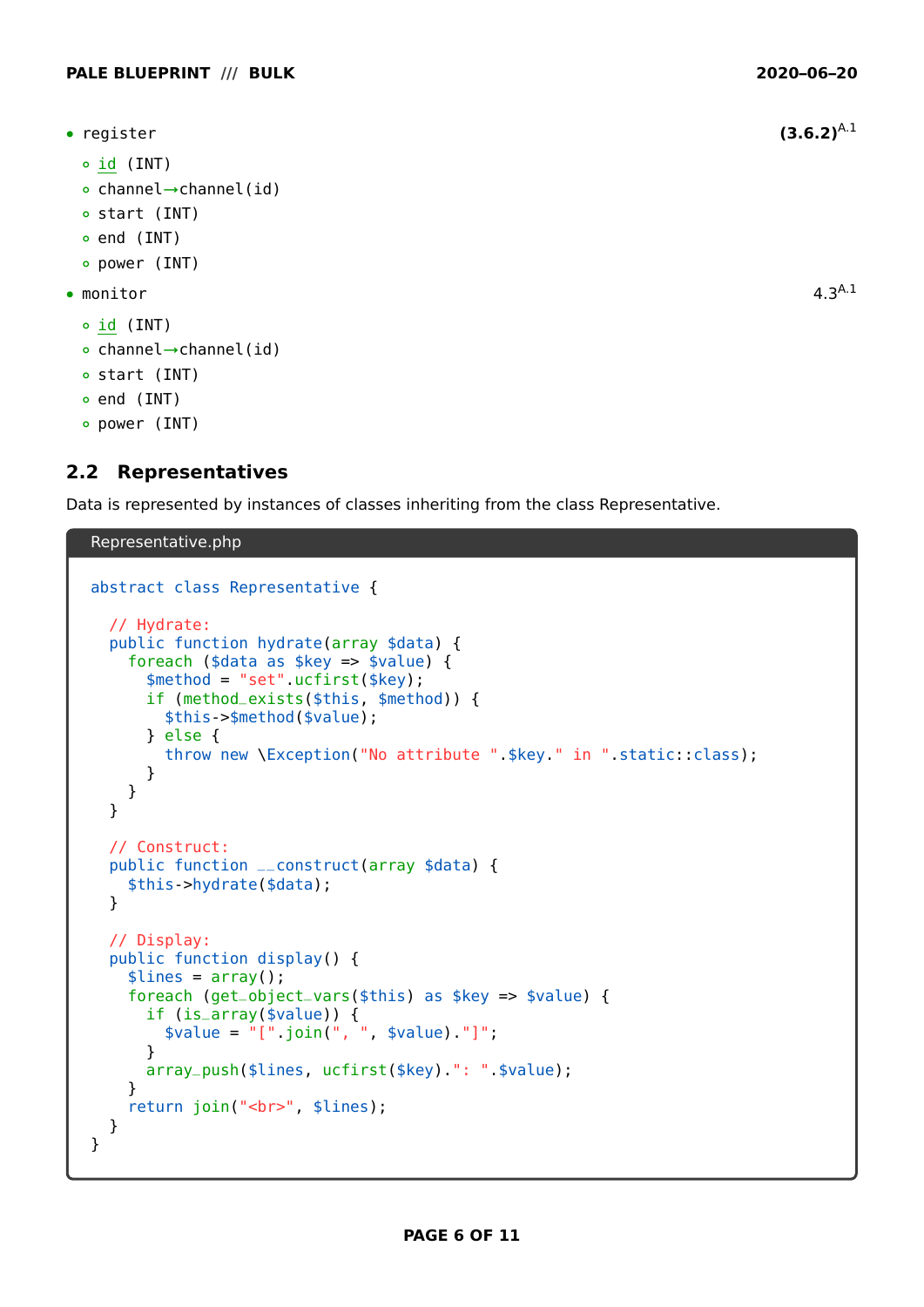#### <span id="page-6-0"></span>**2.3 Representative managers**

The only purpose of the previous class is to represent the data. To manipulate this data, classes inheriting from class RepresentativeManager are used.

```
RepresentativeManager.php
```

```
abstract class RepresentativeManager {
  // Database:
  private $database;
  public function getDatabase() { return $this->database; }
  public function setDatabase(\PDO $value) { $this->database = $value; }
  // Construct:
 public function __construct($database) { $this->setDatabase($database); }
  // Read:
  public function getList(array $columns=array(), bool $like=TRUE) {
    $assertions = array();foreach ($columns as $key => $value) {
      if (is_string($value)) {
        if ($like) {
          array_push($assertions, $key." LIKE '%".$value."%'");
        } else {
          array_push($assertions, $key." = '".$value."'");
        }
      } else {
        array_push($assertions, $key." = ".$value);
      }
    }
    if (sizeof($assertions)==0) {
      $condition = "";
    } else {
      $condition = " WHERE ".join(" AND ", $assertions);
    }
    $class = substr(static::class, 0, -7);
    $table = strtolower(substr($class, 7));
    $q = $this->getDatabase()->query('SELECT * FROM '.$table.$condition);
    $data = $q->fetchall(\PDO::FETCH_ASSOC);
    $result = array();
    foreach ($data as $objectData) {
      array_push($result, new $class($objectData));
    }
    return $result;
 }
}
```
# <span id="page-6-1"></span>**2.4 Societies**

The society initial situation and its operating rules (i.e. routines that keep the Laws object **(3.7.1)**[A.1](#page-10-0) as true) are contained in a PHP file. This file (which should be considered as a program entry) is read by the Bulk to populate the database and to indicate which variables should be monitored.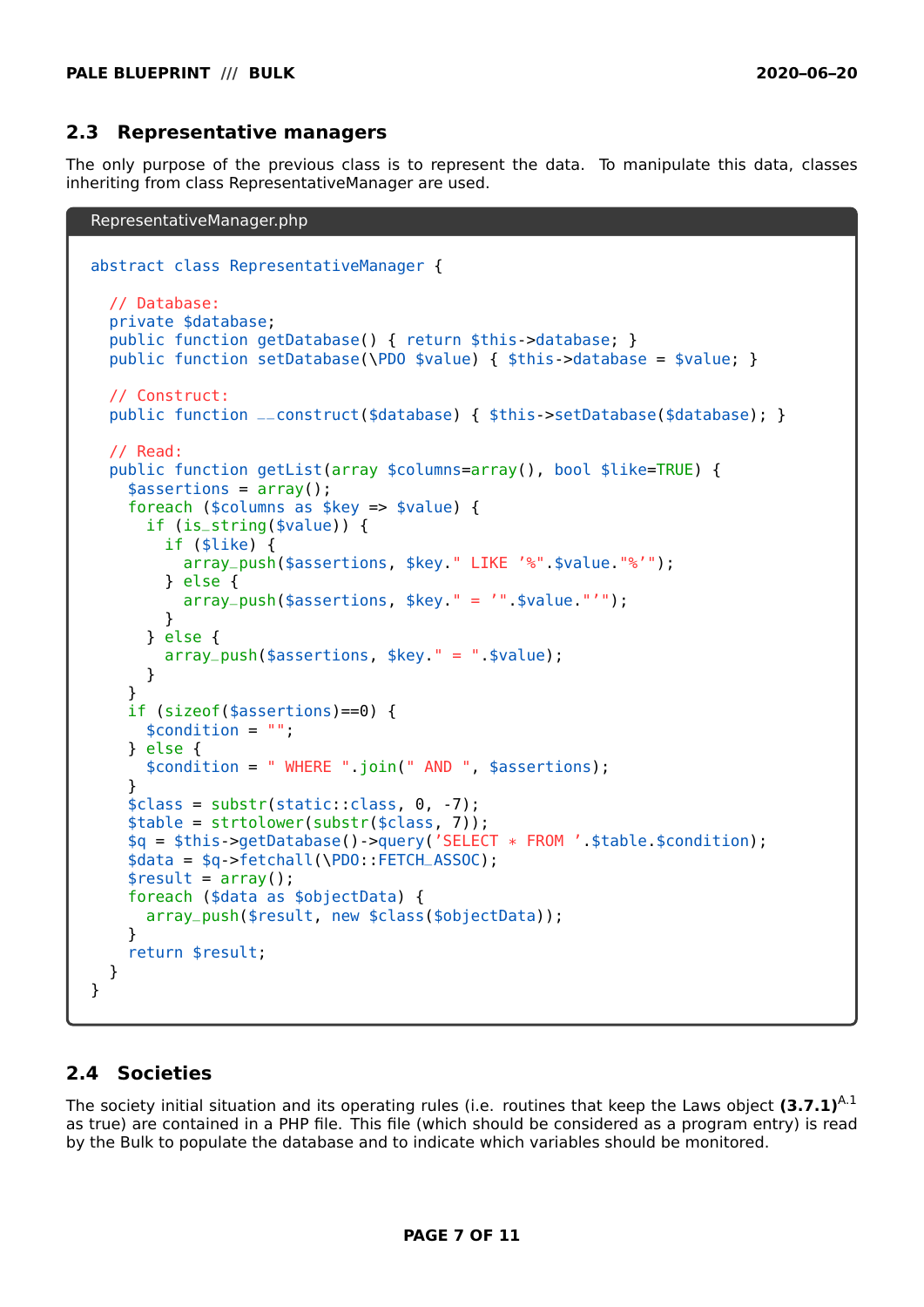# <span id="page-7-0"></span>**3 Views**

# <span id="page-7-1"></span>**3.1 Blocks**

The Bulk graphical interface proposes the division of information into multiple blocks of fixed width. This approach meets the expectations of the responsive web design, making pages render well on a variety of devices.



# <span id="page-7-2"></span>**3.2 Bulky**

Bulky was designed as an assistant for Bulk visitors and users. He will ultimately be the representation of the AI associated with the Bulk.



# <span id="page-7-3"></span>**3.3 Figures and maps**

Figures and maps are generated on the client side by JavaScript. It is planned to study the possibility of executing on the client-side the optimization algorithms to avoid overloading the server and to display changes to the database in real time without having to refresh the page.

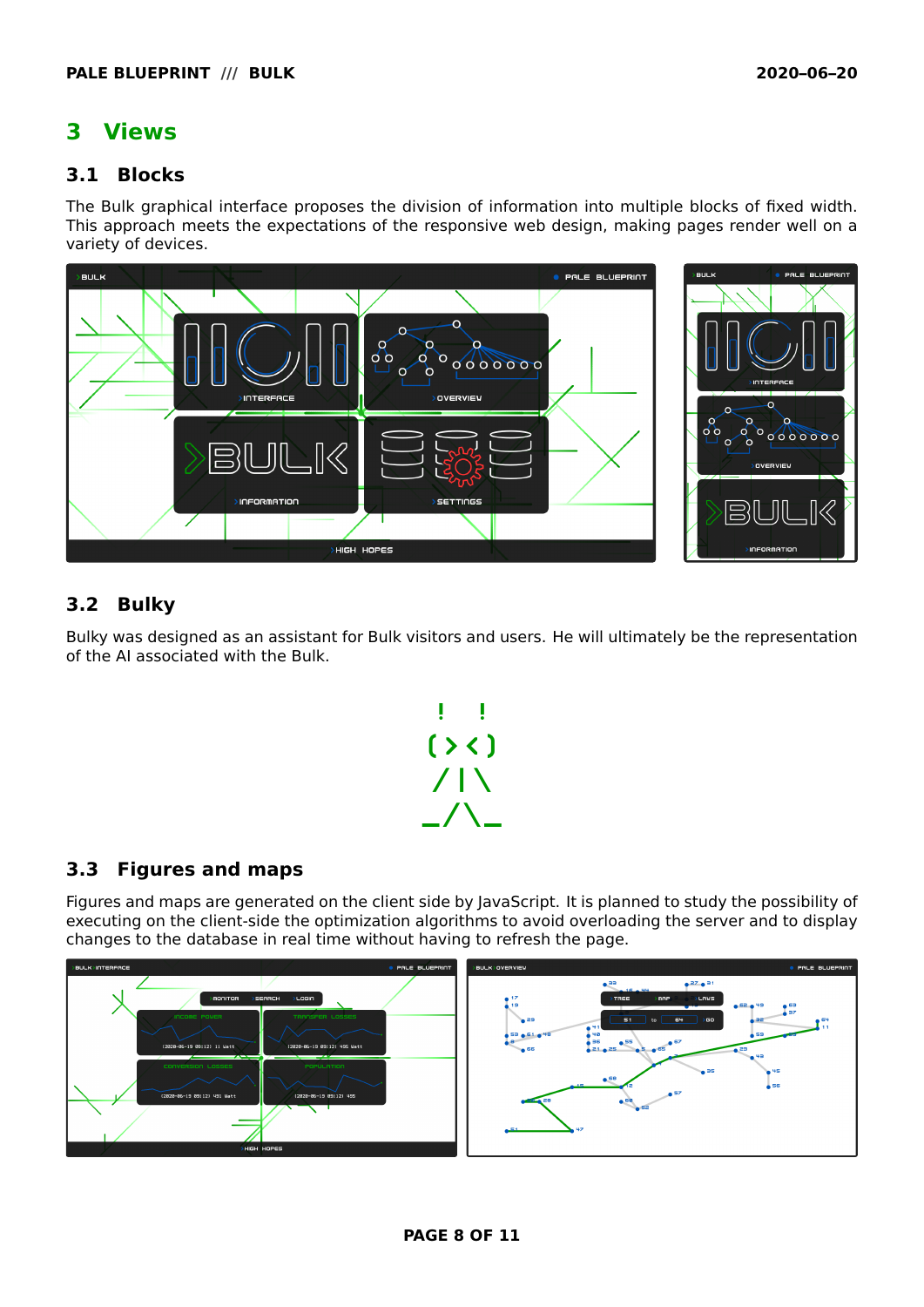# <span id="page-8-0"></span>**4 Controllers**

# <span id="page-8-1"></span>**4.1 Optimization**

The first and most important optimization algorithm implemented is that of Diikstra  $^{\rm A.4.1}.$  $^{\rm A.4.1}.$  $^{\rm A.4.1}.$ 

```
RepresentativeManager.php
abstract class Optimization {
 public static function kosaraju($system, $energy) { }
  public static function dijkstra($sender, $input, $receiver, $output) {
    if ($sender==$receiver && $input==$output) return array();
    $channel_manager = new \models\ChannelManager(\models\Settings::db());
    function cost(\models\Channel $channel) {
      return 1/$channel->getEfficiency();
    }
    \text{shodes} = \text{array}();
    $channels = $channel_manager->getList(array("sender"=>$sender,
                                                 "input"=>$input));
    if (sizeOf($channels)==0) { return array(); }
    foreach ($channels as $channel) {
      array_push($nodes, array($channel->getReceiver(), // system
                                $channel->getOutput(), // energy
                                cost($channel), // cost
                                $channel, // from
                                FALSE)); // explored
    }
    $stop = FALSE;while (!$stop) {
      // Search for the unexplored vertex of minimal cost:
      $min\_cost = INF;foreach ($nodes as &$n) {
        if (!$n[4] && $n[2]<$min_cost) {
          $min_cost_node = &$n;
          $min\_cost = $n[2];
        }
      }
      $min_cost_node[4] = TRUE; // Mark the vertex as explored.
      $channels = $channel_manager->getList(array("sender"=>$min_cost_node[0],
                                                   "input"=>$min_cost_node[1]));
      foreach ($channels as $channel) {
        $is_in-nodes = FALSE:
        foreach ($nodes as &$n) {
          if ($n[0]==$channel->getReceiver() && $n[1]==$channel->getOutput()) {
            $is_in-nodes = TRUE;
            $new_cost = $min_cost_node[2]+cost($channel);
            if ($n[2]>$new_cost) {
              $n[2] = $new\_cost;$n[3] = $channel;$n[5] = \&$min\_cost\_node;}
```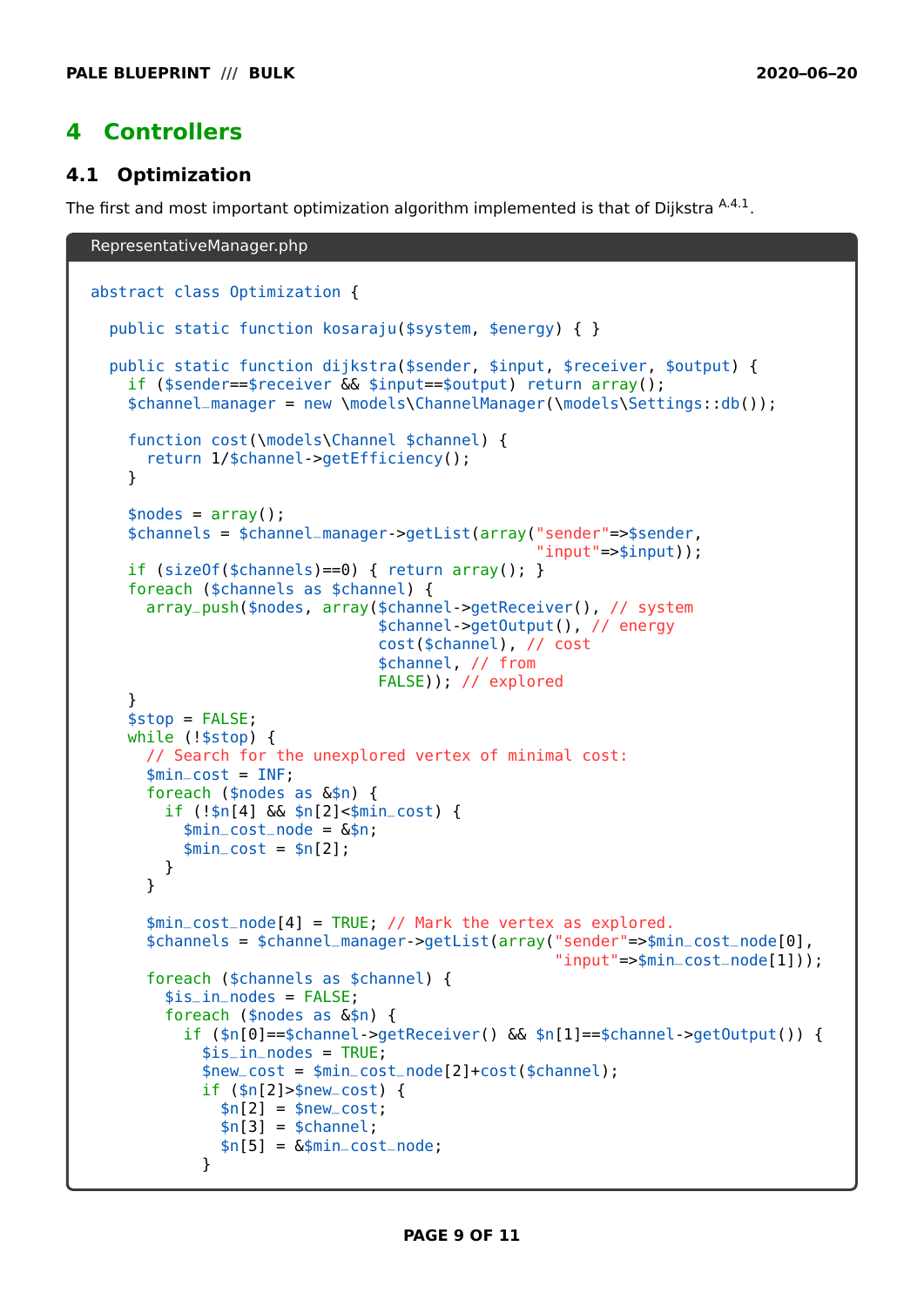```
}
        }
        if (!$is_in_nodes) {
          array_push($nodes, array($channel->getReceiver(),
                                    $channel->getOutput(),
                                    $min_cost_node[2]+cost($channel),
                                    $channel,
                                    FALSE,
                                    &$min_cost_node));
        }
      }
      $stop = TRUE;
      foreach ($nodes as $node) {
        if (!\$node[4]) \{ $stop = FALSE; \}}
      if ($min_cost_node[0]==$receiver && $min_cost_node[1]==$output) {
        $stop = TRUE;}
    }
    // Recovery of the path.
    if ($min_cost_node[0]==$receiver && $min_cost_node[1]==$output) {
      $channels = array();
      $step_node = $min_cost_node;
      array_push($channels, $step_node[3]);
      while (sizeof($step_node)==6) {
        $step-node = $step-node[5];array_push($channels, $step_node[3]);
      }
      return $channels;
    } else {
      return array();
    }
 }
}
```
# <span id="page-9-0"></span>**4.2 Cron task**

A cron task is programmed to load a specific page of the Bulk on a daily basis. This is how, for the moment, the monitor performs regular backups.

# <span id="page-9-1"></span>**4.3 Settings**

From the administrator interface it is possible to reset the database (clear the tables) and repopulate it by calling a function defined in the file specific to the chosen society.